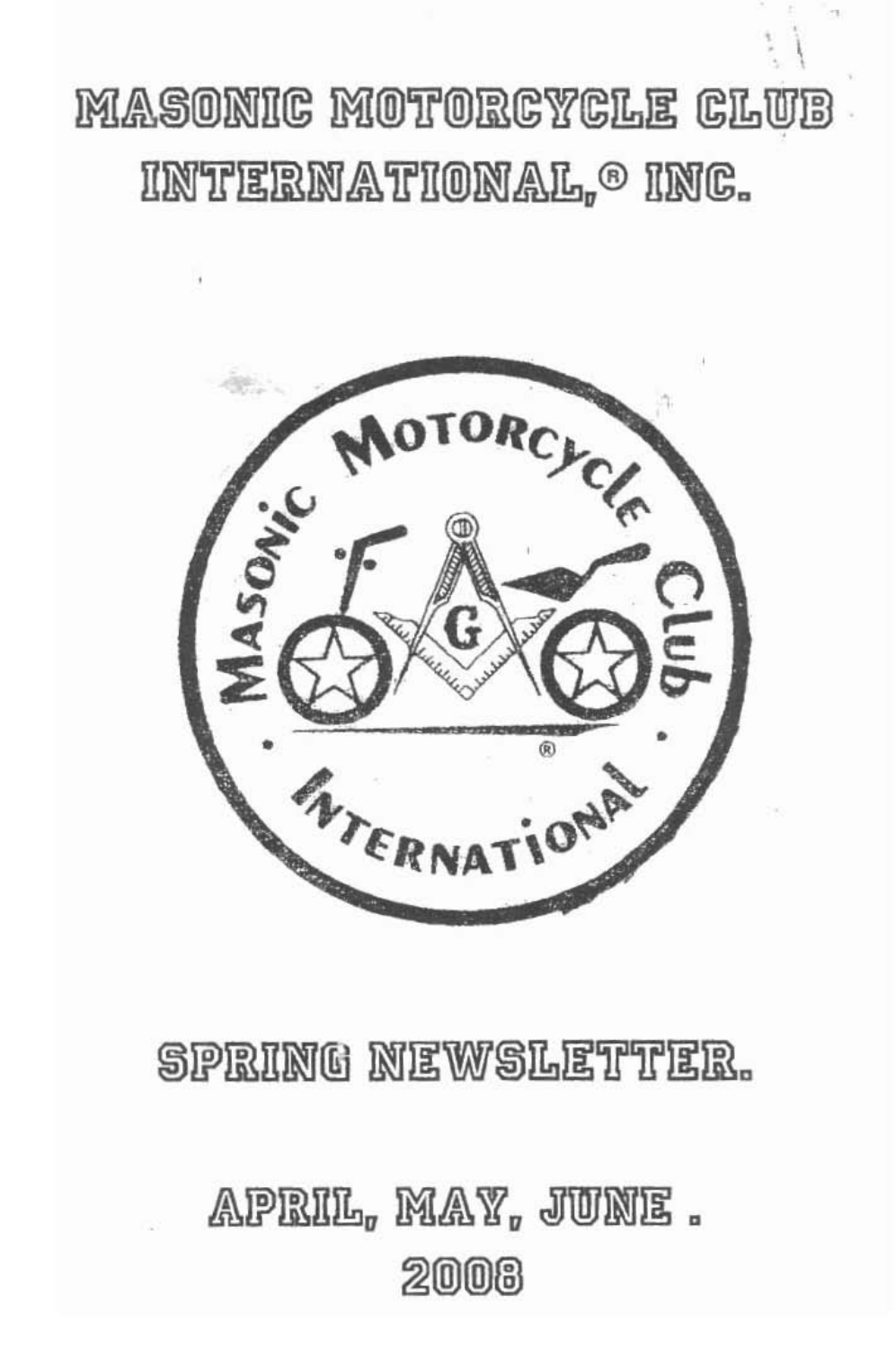## MASONIC MOTORCYCLE CLUB INTERNATIONAL.<br>VEWS. GOSSIP AND "STUFF" DEATH BENEFIT FUND. NEWS, GOSSIP AND "STUFF". DEATH BENEFIT FUND.<br>Greetings, We hope your Winter went For our new members, in 2001, the

well and your looking forward to dry International Executive Board decided<br>roads as we in the North country do every to create a Fund for widows and roads as we in the North country do every

We welcome our newest Chapter from passed on.<br>oux Falls, South Dakota, They came in One dollar of your International dues Sioux Falls, South Dakota. They came in One dollar of your International dues<br>with 33 new members making them the arc put aside and in time of sorrow and with 33 new members, making them the are put aside and in time of sorrow and third largest Chapter in the Club. We need, a check is drawn from the Fund third largest Chapter in the Club. We need, a check is drawn from the Fund<br>look forward to their participation in and sent to help for immediate look forward to their participation in and sent to help for immediate MMCI and hone some of them can travel expenses. The Fund has paid out over MMCI and hope some of them can travel expenses. The Fund has paid out over<br>in an Easterly direction to attend this  $$2,500.00$  since it's inception. It's not in an Easterly direction to attend this

new Members at Large who decided to \$400.00 for a motorcycle related death<br>join the Club Our roster is starting to 611 and \$200.00 for a normal death. (as if join the Club. Our roster is starting to fill and \$200.00 for a normal death. (as if<br>un again and that's a good thing death is normal!) The Fund has grown up again and that's a good thing.

last newsletter. It said that the Executive  $\alpha$  member of your Chapter passes away,<br>Board meeting was on the 6<sup>th</sup> of April So, let International know as soon as Board meeting was on the  $6^{\text{th}}$  of April. So let International know as soon as after a sound scolding It's now telling possible and we will send a check. after a sound scolding, It's now telling possible and we will send a check.<br>vou that the International Executive Chapter  $# 8$  Members should let vour you that the International Executive Chapter # 8 Members should let your<br>Board meeting in on April 26<sup>th</sup> 2008 All family's know about the Fund. Go to Board meeting in on April 26<sup>th</sup>, 2008. All family's know about the Fund. Go to the other info was correct concerning our Web-Site and check out the rules of the other info was correct concerning our Web- $\frac{1}{2}$  the rund time and place. the Fund.<br>SICK AND IN DISTRESS OTHER CLUB STUFF.

 $\overline{\mathcal{D}}$ 

President's of International is gravely ill. in our Web-Site store. We only sell<br>Brother Steve Benos is reported to be in product to our members. So give Cliff Brother Steve Benos is reported to be in product to our members. So give Cliff<br>a coma at the bosnital in Steubenville, your membership number, when a coma at the hospital in Steubenville, your membership number when<br>Ohio Our thoughts and prayers are with ordering. Your number is next to your Ohio. Our thoughts and prayers are with ordering. Your number is next to your<br>him Also, Doug Kelley, Trustee of our name on the mailing label of this him. Also, Doug Kelley, Trustee of our name on the mail of the mail of the mail of the mail the mail the mail of the mail of the mail of the mail of the mail of the mail of the mail of the mail of the mail of the mail of t Executive Board family is doing a lot better and has been able to go back to work and looking forward to lots of miles this Summer. Also, EXECUTIVE BOARD MEETING

Because the Executive Board was 7666 Rt # 437. Apalachin NY, Exit<br>
led to April there isn't a lot to report # 86 off of Rt # 17 or Rt # 86. Hotel moved to April, there isn't a lot to report #86 off of Rt.#17 or Rt #8 on for this newsletter so it gave us a reservations: 1-887-625-4441. on for this newsletter so it gave us a chance to broaden out on other stuff that we thought would be interesting.

Greetings. We hope your Winter went For our new members, in 2001, the sell and your looking forward to dry International Executive Board decided year at this time.<br>We welcome our newest Chapter from passed on.

years Convention in Ohio. a lot of money but those who have<br>We also would like to welcome our received it have been very grateful. received it have been very grateful.<br>\$400.00 for a motorcycle related death MISTAKE<br>My putor made a bad mistake in the In CD's and money market accounts. If My putor made a bad mistake in the  $\ln$  CD's and money market accounts .If newsletter. It said that the Executive a member of your Chapter passes away.

SICK AND IN DISTRESS. OTHER CLUB STUFF.<br>We have learned that one of our nast. Also, we offer some neat MMCI stuff. We have learned that one of our past Also, we offer some neat MMCI stuff<br>exident's of International is gravely ill in our Web-Site store. We only sell

www.masonicmotorcycleclub.org

# NEWSLETTER April, 26<sup>th</sup> 2008. 4:00 PM. Quality Inn,

" Ride with Discretion" Uncle Dick Morse.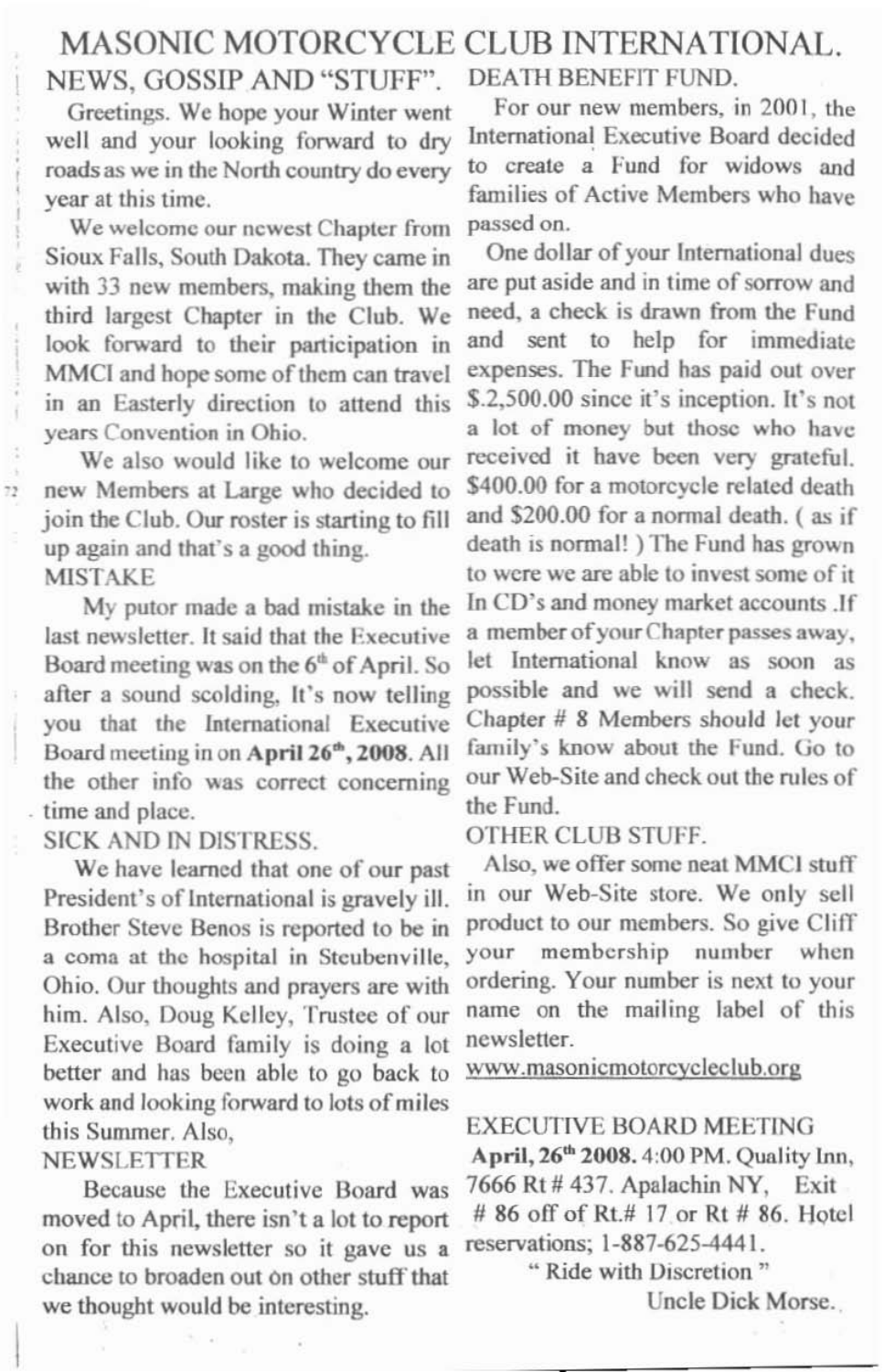### RIDING AT NIGHT. By; Greg J. Hudson +

Out onto the darkness of night he rode. Blacker then coal but dumb as a box of rocks. Riding a motorcycle at night brings a new twist to the riding game so here are a few tips on reflective clothing, braking, night blindness and other related subjects. Reflective Tape; Get pants and jacket with

reflective stripes already sewn on. This serves to enlighten other road users of your presents. Also, find a reflective tape to line the side of your wheel rims or other visible place.

Breaking at Night; When braking, with the front brake, the patch of light from your headlight tends to dip down taking away a portion of your visual modality.

The solution is to opt for rear wheel breaking and engine gearing down for maximizing sight of the road ahead of you. Visual Purple: Ever notice that looking into a bright light at night can cause temporary blindness? This is caused by a substance in your eyes called visual purple that becomes temporarily disturbed. (I'm sure that there is a technical term for all this. ) Clue, Don't look directly into on coming headlights.

Your Vision; Due to the nature of light, small scratches on your windshield, visor or glasses can diffract the beam of oncoming headlights causing a starburst effect. This is similar to a car's windshield when covered with drops of water. React accordingly.

Through the Looking Glass; Perception is drastically reduced at night. Parts of the road you're familiar with during the day will be altered in darkness. Tune into the clues on the road that you can work with namely catseyes, white lines, reflective road signs and the areas of light illuminated by street lights. On coming traffic is easier to spot, but don't take this for granted. Vehicles parked on the side of the raod can be rendered invisible under certain light conditions. Not to mention, some horse

drawn vehicles are dimly lit and you will come up on them in an instant.

Road Kill: There have been cases of a dear jumping in front of a Large bus or an eighteen wheeler have caused one heck of a wreck. Imagine it was you on your motorcycle ! Try your best to detect animals by looking for the reflection in their eyes. " Like a dear caught in the headlights" Dip your lights, Slow down, if it is stationary, steer around the animal with caution. It could leap in your direction at the last moment. If you hit it, O Well! Grab your Cell phone and call 911 ! Bottom Line; Common sense, slow down and pay attention. ( I didn't write **MORE STUFF.** this!)

Enclosed is information on Rolling Thunder. MMCI has always supported this event in DC. We are not a political Club and we support freedom of expression when it comes our individual rights of thought of the war and why we are at war. But we must support our fellow citizens who have chosen to fight for those freedoms and honor our troops who will not be coming home. That's what Rolling Thunder is all about on this coming Memorial Day Weekend.

Convention will be in a few months and we hope you have your reservation made for the hotel and reservation for the events that are planned. On the last page is the reservation form for your convenience so "let's get er done" More detail on our International Web-Site. The Grand Master of the State of Ohio will be in attendance to great us. If your coming in early, they have made accomendations at another nice nearby hotel. So call Jim and he will get you lined up. The Hampton can only take reservations for Thursday, Friday and Saturday. Also as I write this letter, the rooms with two double beds are gone. Give Jim a call and he will see that you are informed how to make arrangements at the other hotel. Gonna be another busy Summer and we hope to see you along the way. UD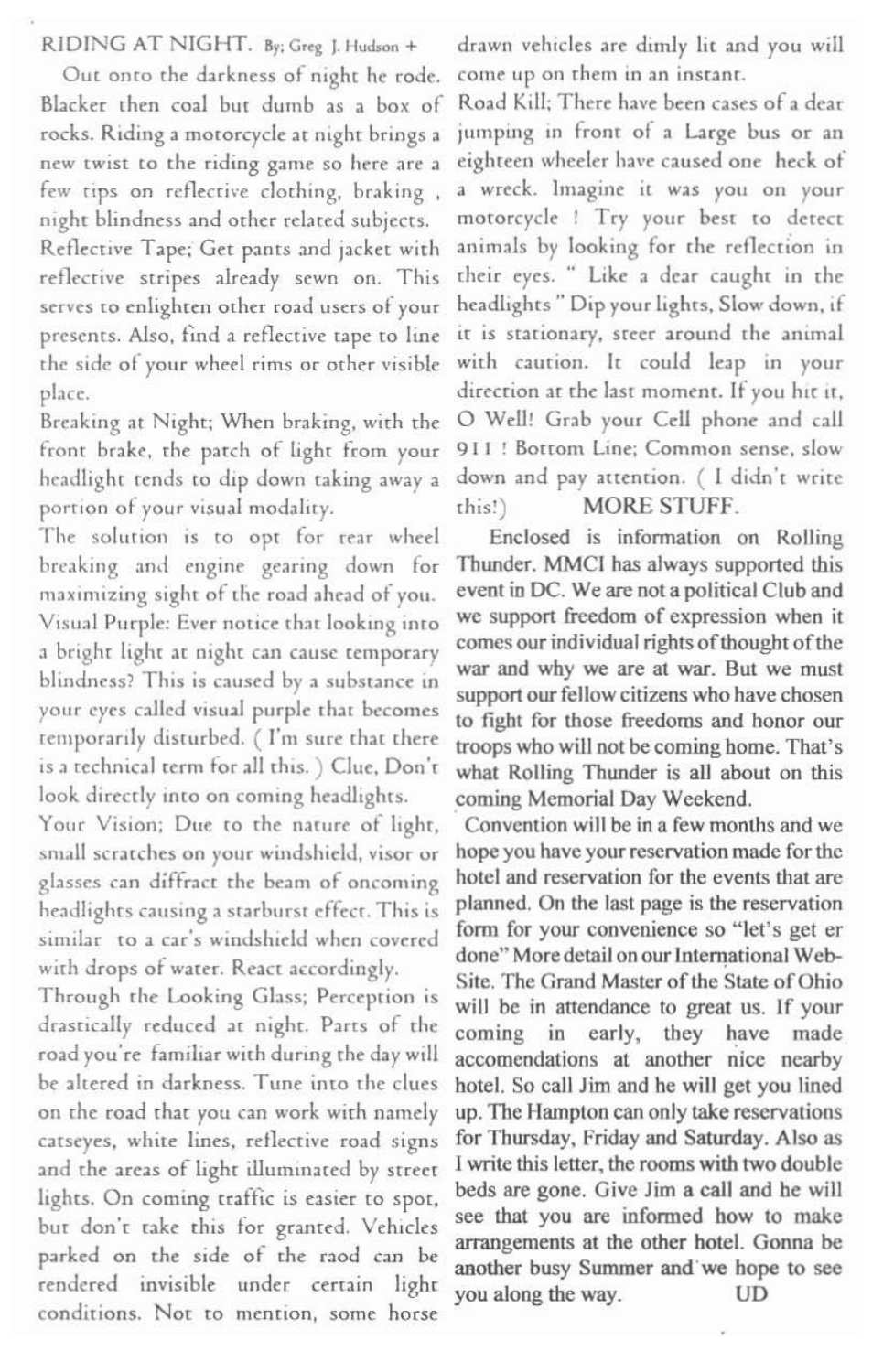### SAFETY, COMFORT, RULES OF THE ROAD. (AS I SEE IT!)

A couple weeks ago, one of our new members, who had very seldom **ridden in a group other then poker runs and at a sponsored charity run. asked me what to look out for when riding with our Chapter this coming Summer on several of our planned trips. I hesitated for a few minutes in giving him an answer. Thinking back to when our Club was**  formed almost 25 years ago, We had several close calls. At first, we **started riding side by side and after several members almost crashed ( into each other, dropped a couple bikes and several other members quit**  the Club because they were uncomfortable riding that way, it was decided to go staggered and keep a safe distance. However, during that **transition, I became very aware what was going on around me when riding in a group and it has stayed with me still today. I have learned**  where my comfort zone is. There are several members that I really **don't want to ride close to and severa] other members who 1 have no**  problem riding near. As I get older, I prefer to ride towards the back of **the group were I can watch what is going on in front of me .Also as I got older, I found that there were many distraction when riding my**  Gold Wing, Stereo radio, CB, Cruise Control, Other peoples radios, **Pipes, Traffic, Scenery plus trying to pay attention to what is going on nearby. I now ride a smaller motorcycle with no distractions and find it a lot more enjoyable and relaxing.** 

But I digress. I told our new member to pick the people he knows and **trusts. To ride were he is comfortable, giving himself enough room to**  stop or pull off the road if needed. To ride his own ride and don't let **anyone push him. [fsomeone wants to pass because he is going to slow,**  "Get er Done" and don't take it personal. A good Road Captain will inform the group before leaving, basically were you are going, what **kind of roads you will be traveling and how fast you will be going. Pay < attention to what's going on in front of you and only use your brake**  lights and directional signals to let the bike behind you know of you **intentions and directions. If you feci it is time for a stop for gas or a**  potty stop, Make it know to the Road Captain so he can find a safe **place to stop. Tne most important thing is experience and knowing who to trust and find your comfort zone. Our Chapter has had many new members who didn't like riding in a group and we never saw them**  again. Maybe that's a good thing because in our near *2S* years of group **riding, we have never had a major accident. Uncle Dick.**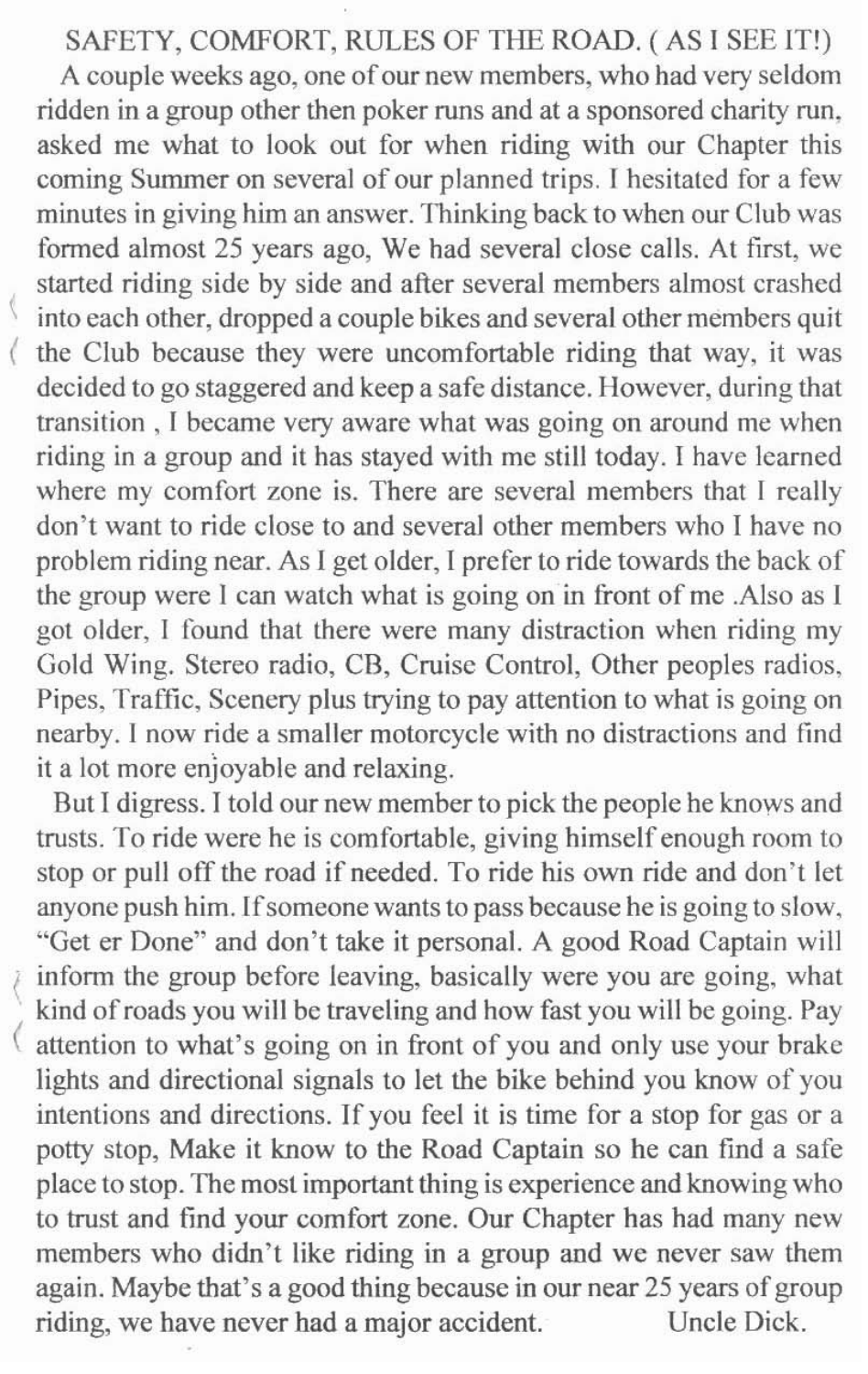



ROLLING THUNDER<sup>®</sup>, IN **NATIONAL** PO BOX 216 NESHANIC STA., NJ 08853 908-369-5439 FAX: 908-369-

ASSEMBLY AREA: NORTH PENTAGON PARKING LOT 8:00 A M.

LEAVING: 12:00 NOON FOR THE RIDE THROUGH WASHINGTON, D.C. TO THE VIETNAM VETERANS MEMORIAL T PAY OUR RESPECT TO OUR BROTHERS AND SISTERS THAT GAVE THEIR LIVES FOR THE FREEDOM WE ENJOY EVER DAY, AND FOR THE FULL ACCOUNTING OF ALL POW-MIA's AND VETERANS RIGHTS. THIS IS A DEMONSTRATION NOT A PARADE.

ROLLING THUNDER FROM CALIFORNIA, TO WASHINGTON, D.C. INFORMATION FOR ASSEMBLY AREA AN DEPARTURE IN CALIFORNIA CONTACT JOY 760-246-2928 BUNGEE 559-542-1708

ROLLING THUNDER (CARRY THE FLAME) FROM CALIFORNIA TO WASHINGTON, D.C. CALL FOR ASSEMBLE ARE AND DEPARTURE DATE. CONTACT BILLY 405-483-5172 OK. KING 970-962-9306 CO.

STAGE FOR SPEAKERS AND MUSIC LOCATION: THE WEST END OF THE REFLECTING POOL ACROSS FROM TH LINCOLN MEMORIAL. PLEASE ASK ALL MEMBERS OF YOUR CLUB OR ORGANIZATION TO ATTEND. EVERYONE I WELCOME!

**ARTIE** 908-369-5439 NJ 270-343-4088 KY **ROGER JOET** 718-389-3962 NY **JON** 518-768-2827 NY DAVE 225-658-8425 LA **RUSS** 989-506-4717 MI ART 703-494-6705 VA LOU 865-671-9597 TN TOP 505-281-8228 NM **BUNGEE** 559-542-1708 CA **JOHN** 978-544-8652 VT **RICH** 917-660-7463 TX **GEORGE** 915-590-2161 NM

 $_{\rm IR}$ 610-539-1046 PA 662-234-1084 MS **JOHN GENE** 478-722-8250 GA **ALAN** 603-456-3168 NH DENNIS 815-895-7599 IL **JOE** 207-490-2094 ME **DOUG** 614-436-6305 OH AL. 303-948-1394 CO DON 941-235-3333 FL **RICH** 608-339-2659 WI **JOY** 760-246-2928 CA HARRY 570-677-7916 PA **GILL** 450-429-5418 Canada

**ROB** 615-513-5852 TN **KING** 970-962-9306 CO HARPER 706-846-3781 GA **BOB** 319-230-6985 JA **HANK** 910-347-4141 NC **BOB** 210-862-2981TX **JAY** 765-795-3168 IN **BOB** 516-889-1274 Island Pk. **REID** 423-638-1318 TN BILLY 405-483-5172 OK **RUSS** 781-878-0416 MA TERRY 706-846-2617 GA

### NO ATTITUDES: CONFIRMED: EVERYONE MUST WEAR A HELMET !!! NO ALCOHOL BEVERAGES IN THE NORTH PENTAGON PARKING LOT

PLEASE COPY & REDISTRIBUTE FOR ADDITIONAL INFORMATION CHECK OUR WEBSITE: www.rollingthunder1.com HOTEL AND CAMPGROUND INFO IS ON OUR WEB SITE